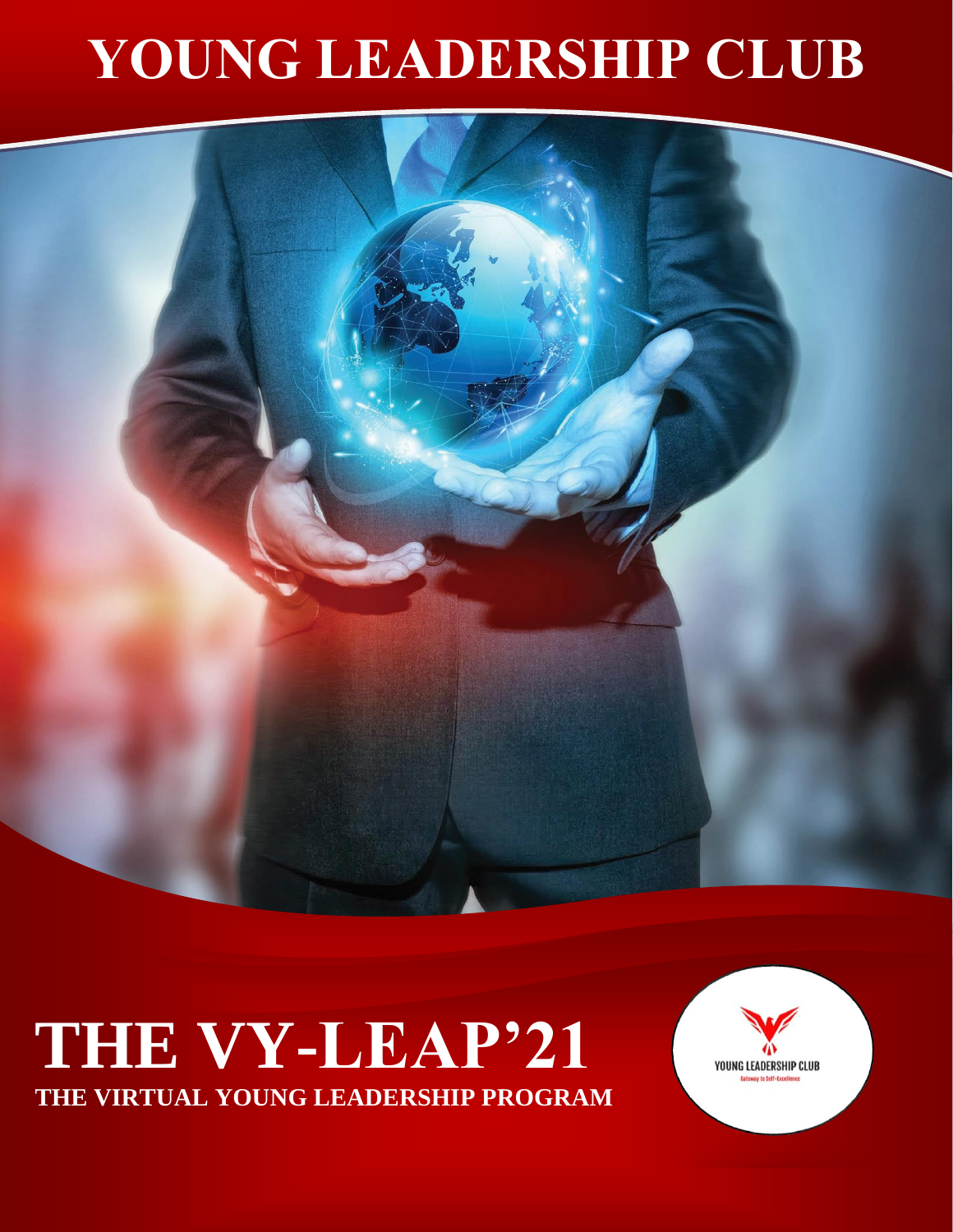## **THE VY-LEAP 2021**

**The VY-LEAP 21 was organized by The Young Leadership Club under the leadership of President Sinjini Singh, vice president Rahat Shuja and Clubincharge Ms Anika Faruki.**

**The Inaugural Session on 03 September, 2021 commenced with a speech from the Principal, Mrs. Deeksha Khera, the Club-in-charge and the President of the Club.**





**The guest speaker, Lt. Col. Piyush Bahuguna, had an interactive talk with the students on "COGNITIVE CAPACITIES". Furthermore, there were two spectacular musical performances by students of DPS Mathura Road - Avi Krishan Mittal and Swarlipi Sarkar which was followed by an interaction with the former President of the club and alumni – Ms Vanshika Tuteja.**

**The second session addressed the topic "ODYSSEY OF IPS" put forth by serving IPS Officer, Mrs Tripti Bhatt, who is presently serving as SSP Tehri, Garhwal**. **The second speaker of the day was Mr Mandeep Singh. He made the session with the students as entertaining as he could with creative slides and presentations**. **At the conclusion, several ice breaker activities were organized to enrich the participants of THE VY LEAP 21.**